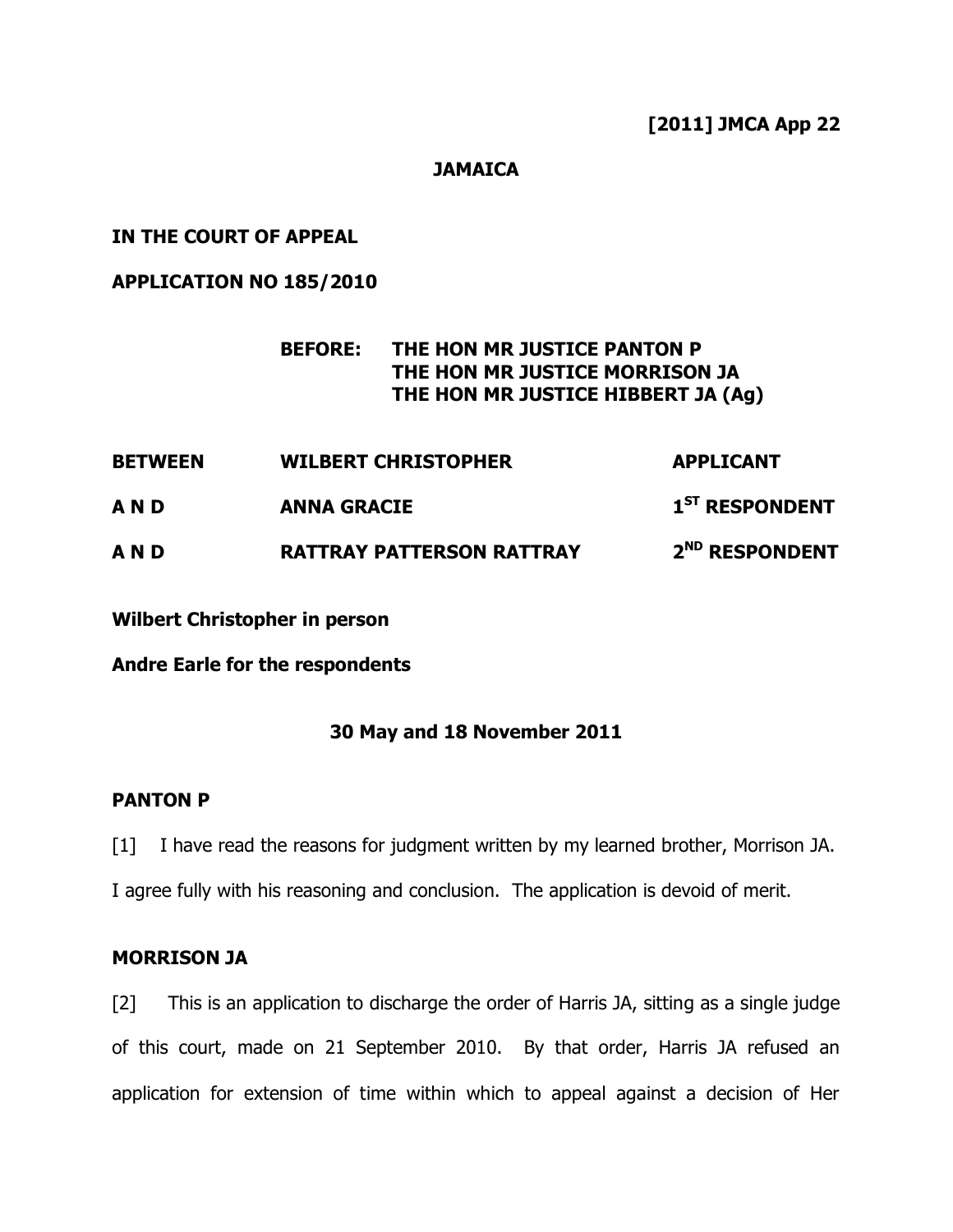Honour Miss Jennes Anderson, Resident Magistrate for the Corporate Area, given on 24 June 2010. In refusing the application, the learned Resident Magistrate observed that "no good reasons have been advanced in the affidavit of the applicant which would permit the grant of an extension of time to appeal".

[3] The applicant, who was the plaintiff in the court below, has for some time been involved in litigation against Alumina Partners of Jamaica ('Alpart'). Alpart is represented in that litigation by the  $2<sup>nd</sup>$  respondent, a firm of attorneys-at-law, and the 1<sup>st</sup> respondent is an attorney-at-law and the member of the firm having conduct of various matters on behalf of Alpart.

[4] The applicant alleges that on 4 November 2008, during a hearing before a judge in chambers at the Supreme Court in connection with that litigation, the  $1<sup>st</sup>$  respondent uttered words which were defamatory of him. As a result, the applicant brought an action against the respondents in the Corporate Area Resident Magistrate's Court, claiming damages in the sum of \$250,000.00 for defamation of character arising out of the statement allegedly made by the  $1<sup>st</sup>$  respondent. This claim came on for hearing on 24 June 2010 before the learned Resident Magistrate and the record of the court for that date indicates as follows:

"Matter struck out - reason privilege - no costs."

[5] Dissatisfied with this outcome, on 8 July 2010 the applicant went to the Resident Magistrate"s Court at Sutton Street for the purpose of filing an appeal. Apparently he had no more than \$500.00 cash on him at the time and the clerk of the court with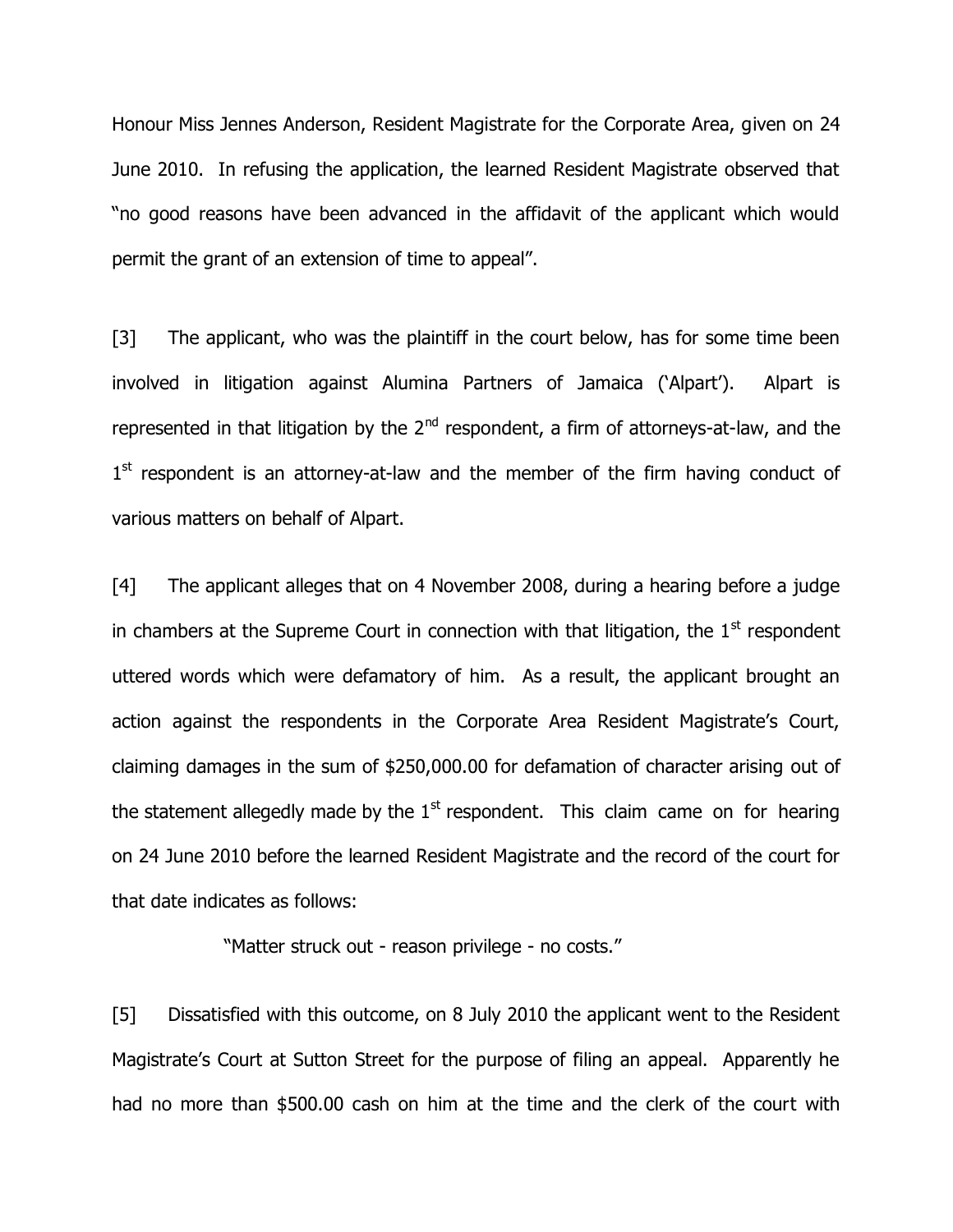whom he dealt refused to accept his notice of appeal for filing in the court's office. Mr Christopher alleges that, despite his having urged the clerk to accept the document under the provisions of section 254 of the Judicature (Resident Magistrates) Act ("the Act'), "which allow for the appeal to be filed without the deposit of security of cost" [sic], the clerk maintained that section 256 of the Act applied. The result of this was that the applicant was required to pay the sum of \$600.00 as security for the due prosecution of the appeal immediately and, within 14 days of filing the appeal, give security, or have someone give security on his behalf, in the sum of \$6000.00, for the payment of any costs.

[6] In the result, Mr Christopher did not lodge his appeal on 8 July 2010, which was the final date for appealing, and he accordingly moved the single judge of this court for an order enlarging the time. In wide-ranging submissions before us, he complained that Harris JA had failed to give the reasons for refusing his application. Further, he maintained strongly that at the hearing before the learned Resident Magistrate he had been deprived of a fair hearing as the magistrate had (i) refused to require that he be given a copy of the authority upon which the respondents relied before her; (ii) failed to give a reason for her decisions to strike out his action; and (iii) failed to appreciate that the authority relied on by the respondent was contrary to section (5)(1)(b) of the Legal Profession Act.

[7] Mr Earle in response submitted that Harris JA had correctly declined to extend time for filing an appeal in this matter because, firstly, the applicant had failed to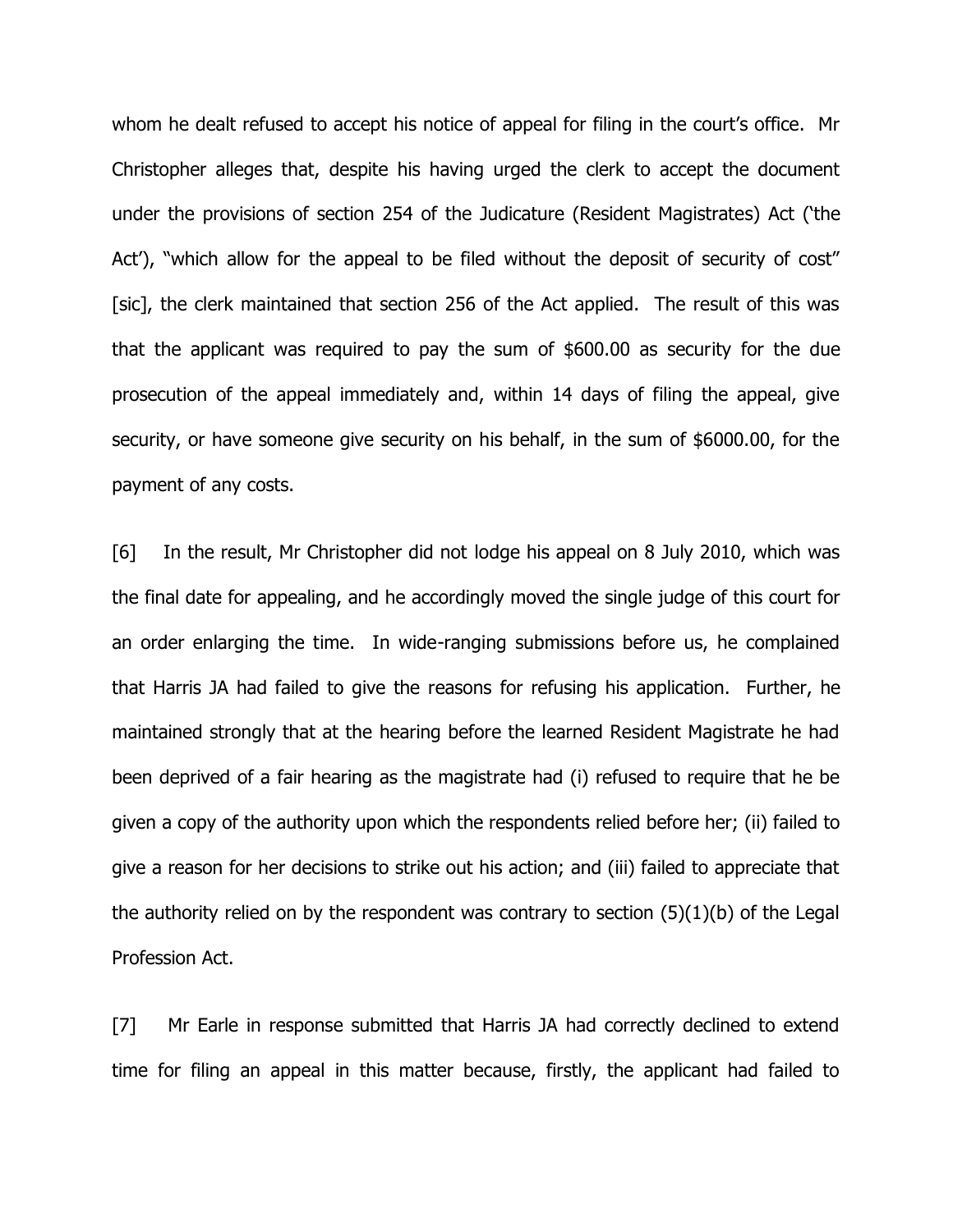explain satisfactorily why the appeal was not filed in time and, secondly, that he had also failed to give any indication as to the merits of the appeal or its prospects of success, "real or fanciful". As regards the second point, Mr Earle submitted that an appeal would in fact have had no real prospect of success, on the basis of the decisions of this court in **Wilbert Christopher v Attorney General of Jamaica**  (Motion No 26/2001, judgment delivered 9 November 2001) and **Bodden v Brandon**  [1952-79 CLR 67] (a Cayman Islands Appeal).

[8] In **Christopher v Attorney General**, the court considered the effect of section 256 of the Act, which requires a prospective appellant from a decision on the civil side in the Resident Magistrates Court to deposit \$600.00 as security for the prosecution of the appeal, at the time when notice of appeal is given, no later than 14 days after the judgment being appealed from. In a judgment delivered by Langrin JA (with which Forte P and Smith JA (Ag), as he then was, concurred) this court held, applying its own previous decision in **Patterson & Nicely v Lynch** (1973) 12 JLR 1241, that the payment of the sum of \$600.00 as security for the due prosecution of an appeal was a condition precedent to the filing of the appeal, and not a mere formality. As a result, the court has no power pursuant to section 12 (2) of the Judicature (Appellate Jurisdiction) Act to extend the time for payment of the said sum and the filing of the appeal. As Langrin JA put it (at page 5), "...if the initial \$600.00 has not been paid the court has no other recourse but to dismiss the appeal".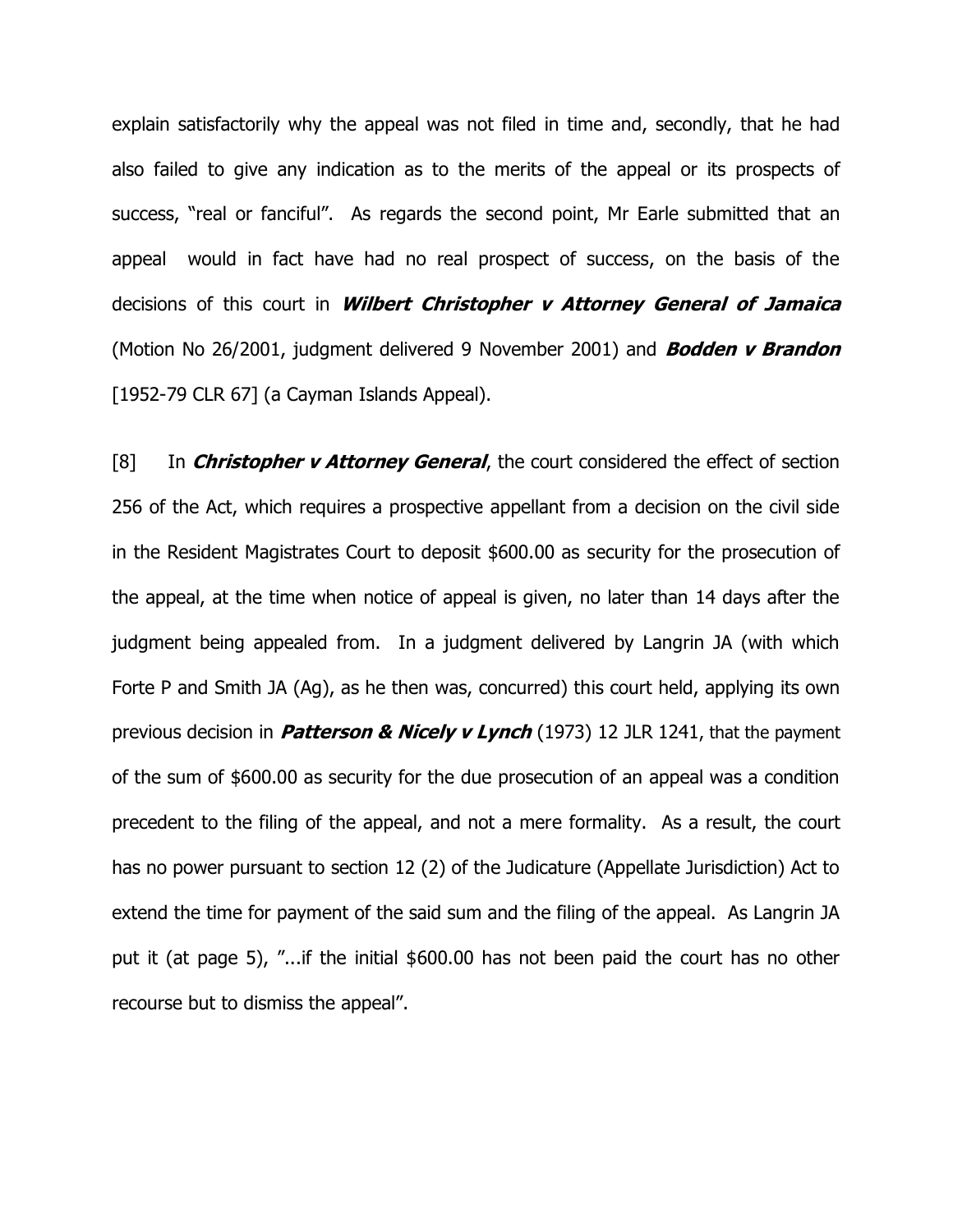[9] In **Bodden v Brandon**, an action was brought against an advocate for slander allegedly committed during the course of proceedings in court. On appeal to this court, it was held that the trial judge had correctly ruled that, even if the words spoken were defamatory and malicious, the advocate was nevertheless protected by the rule of absolute privilege, which was designed to provide protection for any comments made in the course of administration of the law, whether malicious or otherwise.

[10] In my view, both of these authorities are applicable to the instant case, with the result that the application made by the applicant is bound to fail. In the first place, it is clear from **Christopher v Attorney General**, which is binding on this court, that there is no power in the court to extend the time fixed for payment of the sum of \$600.00 and that, in a case in which it has not been paid within time, the appeal must be dismissed. Even if this rule were otherwise, I would be of the view that the applicant has provided no satisfactory explanation for his failure to pay the amount in question on 8 July 2010, which was the last day upon which an appeal could have been lodged.

[11] But secondly, I also consider that **Bodden v Brandon** is good law and that for this reason any statement allegedly made by the  $1<sup>st</sup>$  respondent of and concerning the applicant during a sitting of the court (albeit in chambers) attracts absolute privilege and is therefore not actionable. In my view, there is nothing in section  $5(1)(b)$  of the Legal Profession Act to which Mr Christopher was anxious to refer us, to compel a different conclusion on this point. The fact that an attorney-at-law is also an officer of the court, which is what section  $5(1)(b)$  states him to be, adds or takes away nothing,